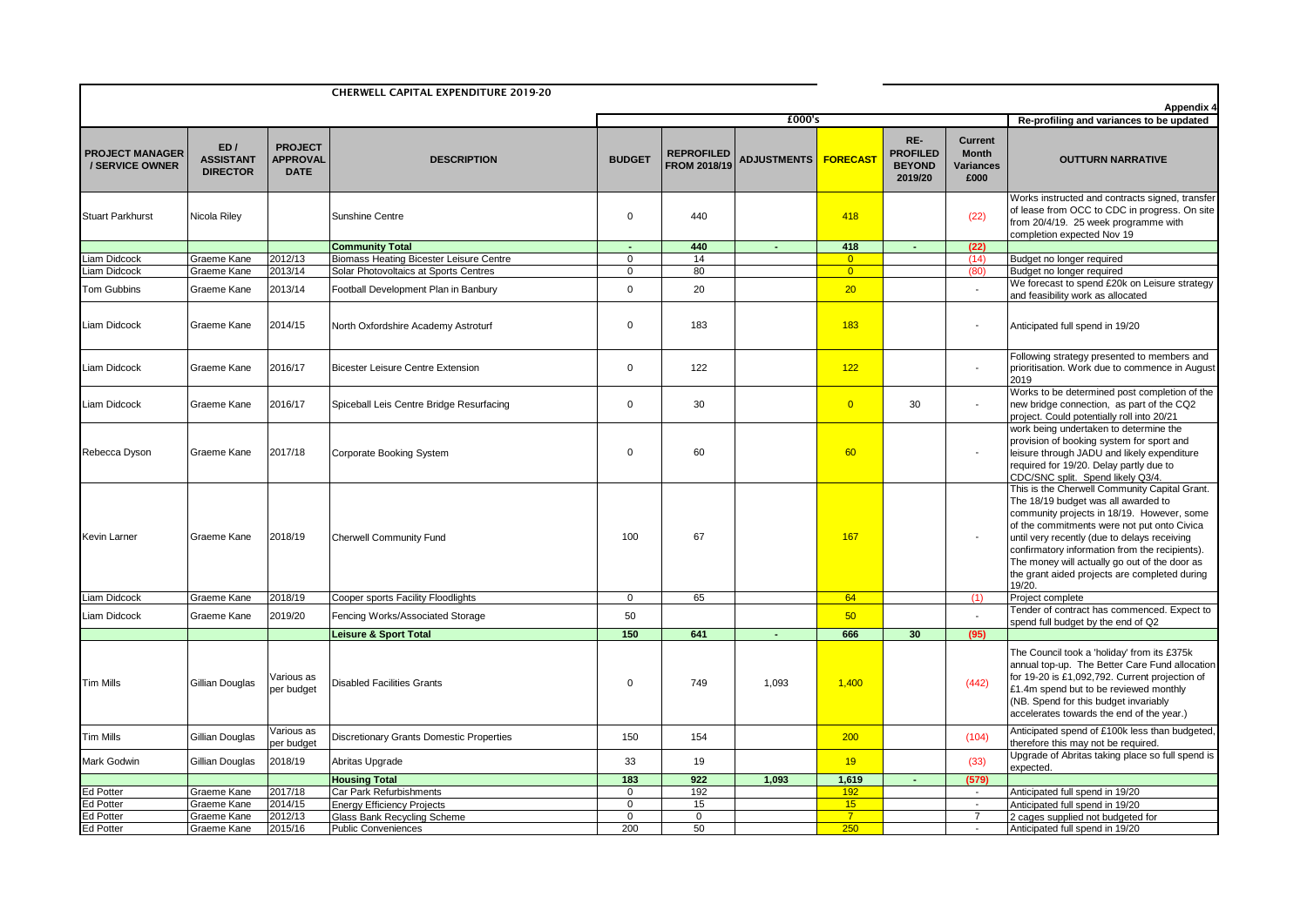| <b>CHERWELL CAPITAL EXPENDITURE 2019-20</b> |                                            |                                                  |                                                               |                   |                                          |                                     |          |                                                    |                                              | Appendix 4                                                                                                                                                                                                                                                                                                                           |
|---------------------------------------------|--------------------------------------------|--------------------------------------------------|---------------------------------------------------------------|-------------------|------------------------------------------|-------------------------------------|----------|----------------------------------------------------|----------------------------------------------|--------------------------------------------------------------------------------------------------------------------------------------------------------------------------------------------------------------------------------------------------------------------------------------------------------------------------------------|
|                                             |                                            |                                                  |                                                               | £000's            |                                          |                                     |          |                                                    |                                              | Re-profiling and variances to be updated                                                                                                                                                                                                                                                                                             |
| <b>PROJECT MANAGER</b><br>/ SERVICE OWNER   | ED/<br><b>ASSISTANT</b><br><b>DIRECTOR</b> | <b>PROJECT</b><br><b>APPROVAL</b><br><b>DATE</b> | <b>DESCRIPTION</b>                                            | <b>BUDGET</b>     | <b>REPROFILED</b><br><b>FROM 2018/19</b> | ADJUSTMENTS <mark>  FORECAST</mark> |          | RE-<br><b>PROFILED</b><br><b>BEYOND</b><br>2019/20 | Current<br><b>Month</b><br>Variances<br>£000 | <b>OUTTURN NARRATIVE</b>                                                                                                                                                                                                                                                                                                             |
| <b>Ed Potter</b>                            | Graeme Kane                                | 2015/16                                          | Off Road Parking                                              | $\mathbf{0}$      | 18                                       |                                     | 18       |                                                    | $\sim$                                       | Anticipated full spend in 19/20                                                                                                                                                                                                                                                                                                      |
| Ed Potter                                   | Graeme Kane                                | Annual                                           | Vehicle Replacement Programme                                 | 860               | 319                                      |                                     | 1,200    |                                                    | 21                                           | On track for 19/20                                                                                                                                                                                                                                                                                                                   |
| d Potter                                    | Graeme Kane                                | 2016/17                                          | Wheeled Bin Replacement Scheme                                | $\mathbf 0$       | 45                                       |                                     | 45       |                                                    | $\sim$                                       | Anticipated full spend in 19/20                                                                                                                                                                                                                                                                                                      |
| <b>Ed Potter</b>                            | Graeme Kane                                | 2016/17                                          | Urban City Electricity Installations                          | $\mathbf 0$<br>20 | 15                                       |                                     | 15<br>20 |                                                    | $\sim$                                       | Anticipated full spend in 19/20                                                                                                                                                                                                                                                                                                      |
| d Potter<br>d Potter                        | Graeme Kane<br>Graeme Kane                 | 2018/19<br>2018/19                               | Vehicle Lifting Equipment<br><b>Container Bin Replacement</b> | 0                 | $\overline{0}$<br>$\overline{20}$        |                                     | 20       |                                                    | $\sim$<br>$\sim$                             | Anticipated full spend in 19/20<br>Anticipated full spend in 19/20                                                                                                                                                                                                                                                                   |
| d Potter                                    | Graeme Kane                                | 2019/20                                          | <b>Commercial Waste Containers</b>                            | 12                | $\overline{0}$                           |                                     | 12       |                                                    | $\sim$                                       | Anticipated full spend in 19/20                                                                                                                                                                                                                                                                                                      |
| d Potter                                    | Graeme Kane                                | 2019/20                                          | On Street Recycling Bins                                      | 25                | $\mathbf 0$                              |                                     | 25       |                                                    | $\sim$                                       | Anticipated full spend in 19/20                                                                                                                                                                                                                                                                                                      |
| <b>Ed Potter</b>                            | Graeme Kane                                | 2019/20                                          | Thorpe Lane Depot Capacity Enhancement                        | 50                | $\overline{0}$                           |                                     | 50       |                                                    | $\sim$                                       | Anticipated full spend in 19/20                                                                                                                                                                                                                                                                                                      |
|                                             |                                            |                                                  | <b>Environment - Environment</b>                              | 1,167             | 674                                      |                                     | 1,869    |                                                    | 28                                           |                                                                                                                                                                                                                                                                                                                                      |
|                                             |                                            |                                                  | Wellbeing, Environmental & Regulatory Total                   | 1,500             | 2,677                                    | 1,093                               | 4,572    | 30                                                 | (668)                                        |                                                                                                                                                                                                                                                                                                                                      |
| Jane Norman                                 | Robert Jolley                              | 2013/14                                          | <b>Community Centre Refurbishments</b>                        | $\mathbf 0$       | 84                                       |                                     | 84       |                                                    | $\sim$                                       | Anticipated full spend in 19/20                                                                                                                                                                                                                                                                                                      |
| Jane Norman                                 | Robert Jolley                              | 2015/16                                          | The Hill Youth Community Centre                               | (190)             | 989                                      |                                     | 799      |                                                    |                                              | Project is on target for completion in summer<br>2019 and is on budget                                                                                                                                                                                                                                                               |
| <b>Andrew Bowe</b>                          | Robert Jolley                              | 2015/16                                          | East West Railways                                            | 290               | 1,160                                    |                                     | 1,450    |                                                    | $\sim$                                       | Anticipated full spend in 19/20                                                                                                                                                                                                                                                                                                      |
| Robert Jolley                               | Paul Feehily                               | 2014/15                                          | Graven Hill - Loans and Equity                                | 13,000            | $\mathbf 0$                              |                                     | 13,000   |                                                    | $\blacksquare$                               | This drawn based on the funding requirements<br>of Graven Hill but should be drawn in full by the<br>year end.                                                                                                                                                                                                                       |
| Jenny Barker                                | Robert Jollev                              | 2016/17                                          | NW Bicester Eco Business Centre                               | $\mathbf 0$       | 68                                       |                                     | 68       |                                                    | $\sim$                                       | Anticipated full spend in 19/20                                                                                                                                                                                                                                                                                                      |
| Jane Norman                                 | Robert Jolley                              | 2018/19                                          | Build Programme Phase 1b                                      | 1,845             | 1,709                                    |                                     | 3,554    |                                                    | $\sim$                                       | Anticipated full spend in 19/20                                                                                                                                                                                                                                                                                                      |
| Jane Norman                                 | Robert Jolley                              | 2018/19                                          | Build Programme Phase 2                                       | 4.400             | 6,500                                    |                                     | 10,900   |                                                    |                                              | The programme is being reviewed, more will be<br>known by Q2.                                                                                                                                                                                                                                                                        |
|                                             |                                            |                                                  | Place & Growth - Economy & Regeneration                       | 19,535            | 10,510                                   |                                     | 29,855   |                                                    | $\mathcal{L}^{\mathcal{A}}$                  |                                                                                                                                                                                                                                                                                                                                      |
|                                             |                                            |                                                  | <b>Place &amp; Growth Total</b>                               | 19,535            | 10,510                                   | $\tilde{\phantom{a}}$               | 29,855   | $\blacksquare$                                     | $\sim$                                       |                                                                                                                                                                                                                                                                                                                                      |
| Natasha Barnes                              | Claire Taylor                              | 2014/15                                          | <b>Customer Self-Service Portal CRM Solution</b>              | $\Omega$          | 80                                       |                                     | 80       |                                                    |                                              | Anticipated full spend in 19/20. Comment from<br>Natasha Barnes: This was due to be part of the<br>project for Digital Transformation (JADU) and<br>the pot was due to have moved to ICT last<br>year.Suggest it is rolled over but re-profiled<br>asap was this maybe needed to facilitate<br>separation of the systems associated. |
| Rakesh Kumar                                | Claire Taylor                              | 2014/15                                          | Land & Property Harmonisation                                 | 33                | 49                                       |                                     | 82       |                                                    |                                              | Planned to complete by end of FY -<br>Replacement of Land and Property systems                                                                                                                                                                                                                                                       |
| <b>Tim Spiers</b>                           | Claire Taylor                              | Annual                                           | 5 Year Rolling HW / SW Replacement Prog                       | 50                | 19                                       |                                     | 69       |                                                    |                                              | Planned to complete by end of FY - Windows<br>10/Office 365 roll out and computer<br>replacement                                                                                                                                                                                                                                     |
| <b>Tim Spiers</b>                           | Claire Taylor                              | Annual                                           | <b>Business Systems Harmonisation Programme</b>               | 40                | $\Omega$                                 | 22                                  | 40       |                                                    | (22)                                         | Rolling budget. Offsetting o/s against Unified<br>Comms                                                                                                                                                                                                                                                                              |
| <b>Tim Spiers</b>                           | Claire Taylor                              | 2014/15                                          | Upgrade Uninterrupted Pwr Supp Back up / Datacentre           | $\pmb{0}$         | 19                                       |                                     | 19       |                                                    |                                              | Migrate remaining services to data centre,<br>predict full spend                                                                                                                                                                                                                                                                     |
| <b>Tim Spiers</b>                           | Claire Taylor                              | 2017/18                                          | <b>T Strategy Review</b>                                      | 0                 | 105                                      |                                     | 105      |                                                    |                                              | Engagement ongoing planned to continue to<br>December 2019                                                                                                                                                                                                                                                                           |
| <b>Tim Spiers</b>                           | Claire Taylor                              | 2014/15                                          | Land & Property Harmonisation                                 | $\mathbf 0$       | 167                                      |                                     | 167      |                                                    |                                              | Planned to complete by end of FY, replacement<br>land and property systems                                                                                                                                                                                                                                                           |
| <b>Tim Spiers</b>                           | Claire Taylor                              |                                                  | Customer Excellence & Digital Transfer                        | $\mathbf 0$       | 32                                       |                                     | 32       |                                                    | $\blacksquare$                               | Replace CRM system by end of year. 32K<br>accrual in here which will be offset once invoice<br>to SNC is processed                                                                                                                                                                                                                   |
| Hedd Vaughan-Evans                          | Claire Taylor                              |                                                  | <b>Unified Communications</b>                                 | $\mathbf 0$       | 112                                      | 134                                 | 267      |                                                    | 22                                           | Need to invoice SNC £133,500 - this still leaves<br>£12,500, can this be offset by underspend<br>above                                                                                                                                                                                                                               |
|                                             |                                            |                                                  | <b>Information Technology Total</b>                           | 123               | 583                                      | 156                                 | 861      |                                                    | $\mathbf{0}$                                 |                                                                                                                                                                                                                                                                                                                                      |
| Karen Edwards                               | Claire Taylor                              | 2015/16                                          | HR / Payroll System replacement                               | 125               | $\Omega$                                 |                                     | 125      |                                                    |                                              | Anticipated full spend in 19/20                                                                                                                                                                                                                                                                                                      |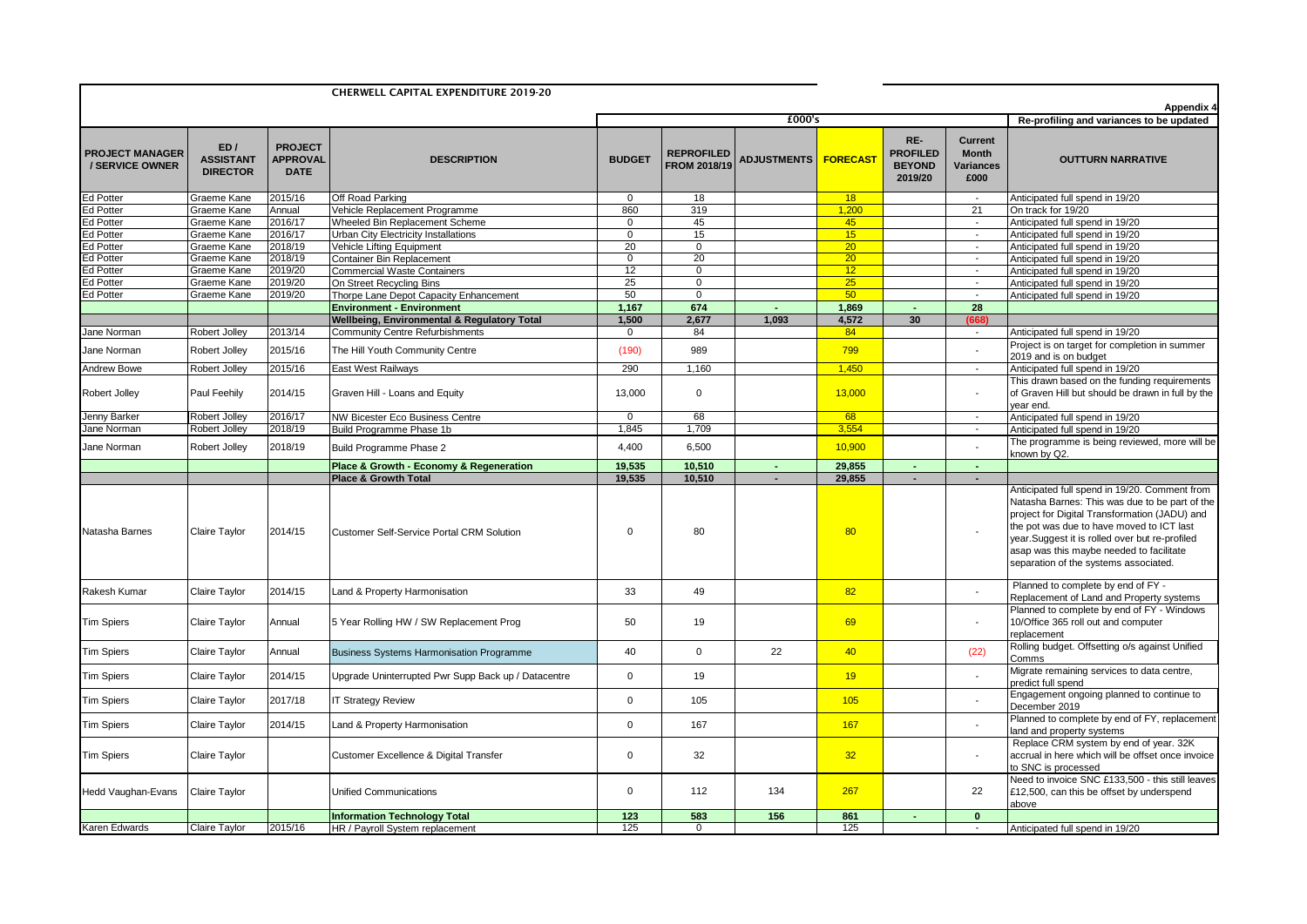| <b>CHERWELL CAPITAL EXPENDITURE 2019-20</b> |                                            |                                                  |                                                                                    |                |                                          |                        |                                          |                                                    | Appendix 4                                          |                                                                                                                                                                                                                                                                                                                                                                                                                                                                                                                                                        |
|---------------------------------------------|--------------------------------------------|--------------------------------------------------|------------------------------------------------------------------------------------|----------------|------------------------------------------|------------------------|------------------------------------------|----------------------------------------------------|-----------------------------------------------------|--------------------------------------------------------------------------------------------------------------------------------------------------------------------------------------------------------------------------------------------------------------------------------------------------------------------------------------------------------------------------------------------------------------------------------------------------------------------------------------------------------------------------------------------------------|
|                                             |                                            |                                                  |                                                                                    |                |                                          | £000's                 | Re-profiling and variances to be updated |                                                    |                                                     |                                                                                                                                                                                                                                                                                                                                                                                                                                                                                                                                                        |
| <b>PROJECT MANAGER</b><br>/ SERVICE OWNER   | ED/<br><b>ASSISTANT</b><br><b>DIRECTOR</b> | <b>PROJECT</b><br><b>APPROVAL</b><br><b>DATE</b> | <b>DESCRIPTION</b>                                                                 | <b>BUDGET</b>  | <b>REPROFILED</b><br><b>FROM 2018/19</b> | ADJUSTMENTS   FORECAST |                                          | RE-<br><b>PROFILED</b><br><b>BEYOND</b><br>2019/20 | <b>Current</b><br><b>Month</b><br>Variances<br>£000 | <b>OUTTURN NARRATIVE</b>                                                                                                                                                                                                                                                                                                                                                                                                                                                                                                                               |
|                                             |                                            |                                                  | HR, OD and Payroll Total                                                           | 125            |                                          |                        | 125                                      |                                                    | ٠                                                   |                                                                                                                                                                                                                                                                                                                                                                                                                                                                                                                                                        |
|                                             |                                            |                                                  | <b>Customers &amp; Service Development Total</b>                                   | 248            | 583                                      | 156                    | 986                                      | $\mathbf{0}$                                       | $\mathbf{0}$                                        |                                                                                                                                                                                                                                                                                                                                                                                                                                                                                                                                                        |
| <b>Kelly Watson</b>                         | Adele Taylor                               | 2013/14                                          | Financial System Upgrade                                                           | $\overline{0}$ | $\overline{0}$                           |                        | $\overline{0}$                           | $\mathbf 0$                                        | $\sim$                                              |                                                                                                                                                                                                                                                                                                                                                                                                                                                                                                                                                        |
| <b>Belinda Green</b>                        | Adele Taylor                               | 2017/18                                          | Academy Harmonisation                                                              | 87             | 57                                       |                        | 144                                      | $\mathbf 0$                                        |                                                     | The capital pot was established to support the<br>project to transfer the CDC Revs and Bens<br>data from the legacy software system,<br>Northgate, to the Academy system. Although<br>the data migration took place in 2017 there are<br>a number of modules (which came as part of<br>the original system contract) that are still to be<br>implemented including OD customer portal,<br>automation of new claims for benefits and CT<br>discounts/exemptions, templating. These are<br>all in the work plan for 19/20. £57k reprofiled<br>from 18/19 |
| Kelly Watson                                | Adele Taylor                               | 2019/20                                          | New E-Tenderings Portal for Procurement                                            | 30             | $\mathbf 0$                              |                        | $\overline{0}$                           | $\mathbf 0$                                        | (30)                                                | Budget for project is no longer required, an<br>additional module to the existing e-tendering<br>portal was purchased.                                                                                                                                                                                                                                                                                                                                                                                                                                 |
| Kelly Watson                                | Adele Taylor                               | 2019/20                                          | Finance Replacement System                                                         | 210            | $\mathbf 0$                              |                        | 210                                      | $\mathbf 0$                                        |                                                     | Currently out to tender, anticipated full spend in<br>19/20                                                                                                                                                                                                                                                                                                                                                                                                                                                                                            |
|                                             |                                            |                                                  | <b>Finance Total</b>                                                               | 327            | 57                                       |                        | 354                                      | $\sim$                                             | (30)                                                |                                                                                                                                                                                                                                                                                                                                                                                                                                                                                                                                                        |
| <b>Stuart Parkhurst</b>                     | Robert Fuzesi                              | 2013/14                                          | <b>Condition Survey Works</b>                                                      | $\mathbf 0$    | $\overline{2}$                           |                        | $\overline{2}$                           | $\mathbf 0$                                        | $\blacksquare$                                      | Works completed. Spend of £71K in 18/19.<br>Final bill outstanding of £2K reprofile from<br>18/19                                                                                                                                                                                                                                                                                                                                                                                                                                                      |
| <b>Stuart Parkhurst</b>                     | Robert Fuzesi                              | 2014/15                                          | <b>Bradley Arcade Roof Repairs</b>                                                 | $\mathbf 0$    | 30                                       |                        | 30                                       | $\mathbf 0$                                        |                                                     | Works partially completed. On target for spend<br>of £30K                                                                                                                                                                                                                                                                                                                                                                                                                                                                                              |
| <b>Stuart Parkhurst</b>                     | Robert Fuzesi                              | 2016/17                                          | Community Buildings - Remedial Works                                               | 0              | $\mathbf 0$                              |                        | $\overline{0}$                           | $\mathbf 0$                                        | $\sim$                                              | Works completed, PO to be closed                                                                                                                                                                                                                                                                                                                                                                                                                                                                                                                       |
| Robert Fuzesi                               | Adele Taylor                               | 2016/17                                          | Spiceball Riverbank Reinstatement                                                  | $\mathbf 0$    | 50                                       |                        | 50                                       | 0                                                  | $\sim$                                              | Full spend anticipated in 19/20                                                                                                                                                                                                                                                                                                                                                                                                                                                                                                                        |
| <b>Stuart Parkhurst</b>                     | Robert Fuzesi                              | 2017/18                                          | Banbury Health Centre - Refurbishment of Ventilation,<br>Heating & Cooling Systems | $\mathbf 0$    | 253                                      |                        | 253                                      | $\mathbf 0$                                        |                                                     | In design stage, works progressing. On target<br>for full spend.                                                                                                                                                                                                                                                                                                                                                                                                                                                                                       |
| <b>Stuart Parkhurst</b>                     | Robert Fuzesi                              | 2017/18                                          | Thorpe Way Industrial estate - Roof & Roof Lights                                  | $\mathsf{O}$   | $\mathbf 0$                              |                        | $\overline{0}$                           | 0                                                  |                                                     | Works complete. Snagging remains. Should be<br>complete in July 19                                                                                                                                                                                                                                                                                                                                                                                                                                                                                     |
| <b>Chris Hipkiss</b>                        | Adele Taylor                               | 2017/18                                          | Castle Quay 2                                                                      | $\mathbf 0$    | 45,798                                   |                        | 45,798                                   | $\mathbf 0$                                        |                                                     | Programme ongoing, reprofile £45,798K into<br>19/20 and reprofile £24,667K beyond                                                                                                                                                                                                                                                                                                                                                                                                                                                                      |
| <b>Chris Hipkiss</b>                        | Adele Taylor                               | 2017/18                                          | Castle Quay 1                                                                      | $\mathsf 0$    | 7,636                                    |                        | 7,636                                    | $\mathbf 0$                                        | $\overline{a}$                                      | Programme ongoing, reprofile £7,636 into<br>19/20                                                                                                                                                                                                                                                                                                                                                                                                                                                                                                      |
| Shelagh Larard                              | <b>Robert Fuzesi</b>                       | 2017/18                                          | Franklins House - Travelodge                                                       | $\mathsf 0$    | 75                                       |                        | 75                                       | $\mathbf 0$                                        |                                                     | Rentention Payment of c. £25K payable to the<br>contractor in Aug 19, there will also be some<br>professional fees payable so re-profile a total of<br>£75K from 18/19                                                                                                                                                                                                                                                                                                                                                                                 |
| Stuart Parkhurst                            | Robert Fuzesi                              |                                                  | Housing & IT Asset System joint CDC/SNC                                            | $\mathbf 0$    | 50                                       |                        | 50                                       | $\mathbf 0$                                        |                                                     | Possible harmonisation project will overtake<br>and therefore this budget/project will move<br>over. Project on hold until decision made.                                                                                                                                                                                                                                                                                                                                                                                                              |
| <b>Stuart Parkhurst</b>                     | Robert Fuzesi                              |                                                  | Orchard Way - external decorations                                                 | $\mathbf 0$    | 95                                       |                        | 95                                       | $\mathbf 0$                                        |                                                     | Works in design stage, awaiting actual costs.<br>On target for full spend on project.                                                                                                                                                                                                                                                                                                                                                                                                                                                                  |
| <b>Stuart Parkhurst</b>                     | Robert Fuzesi                              | 2017/18                                          | Retained Land                                                                      | $\mathbf 0$    | 165                                      |                        | 165                                      | 0                                                  | $\overline{\phantom{a}}$                            | Contract awarded. Project has started April 19.<br>On target for full spend on project. Review at<br>O <sub>2</sub>                                                                                                                                                                                                                                                                                                                                                                                                                                    |
| <b>Stuart Parkhurst</b>                     | Robert Fuzesi                              | 2018/19                                          | <b>Thorpe Place Industrial Units</b>                                               | $\mathbf 0$    | 162                                      |                        | 157                                      | $\mathbf 0$                                        | (5)                                                 | On site, 30 week programme. Project<br>anticipated to be on target, works to be<br>completed end of July 19. On target for full<br>spend.                                                                                                                                                                                                                                                                                                                                                                                                              |